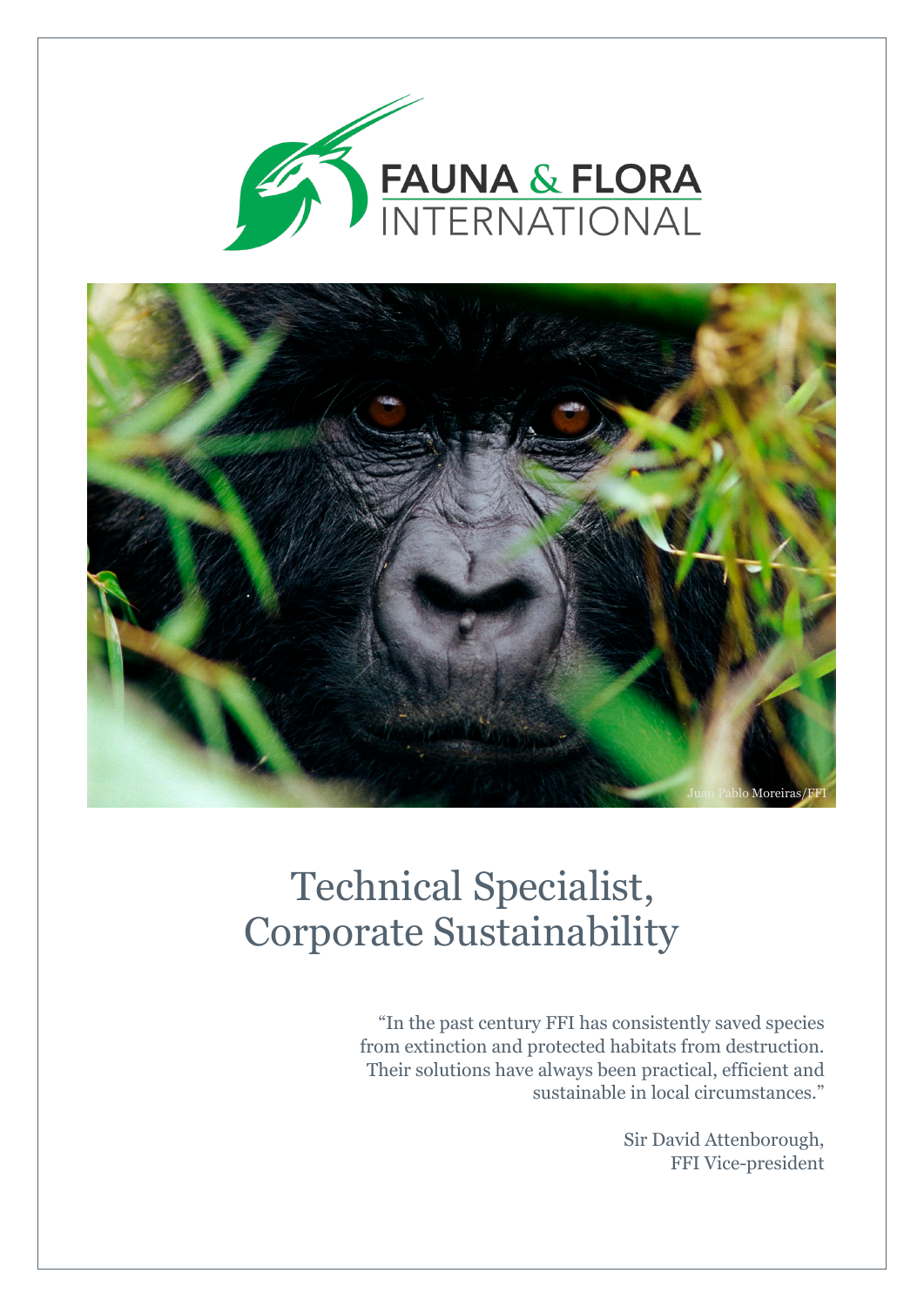### Fauna & Flora International

Thank you for your interest in this unique opportunity at Fauna & Flora International. A leading international NGO, FFI is poised at the cutting edge of global efforts to tackle the dual nature and climate crises, and to do so by championing local leadership and rights-based approaches to delivering sustained impact at site level across the forty countries where we work. FFI builds on an unparalleled reputation for collaboration and innovation, notably in the way we work with large corporates to align their strategies and operations with net positive practices and to tackle drivers of nature loss felt by our local partners and projects.

### The FFI Corporate Sustainability Programme

The FFI Corporate Sustainability (CS) Programme is one of FFI's five global cross-cutting conservation programmes, working closely with the four regional programmes to deliver positive site-based outcomes for biodiversity conservation and the climate. The CS Programme works across extractives, agriculture and other key sectors that intersect with nature, both directly with corporate partners and indirectly to influence the policy, finance and investment climate that shapes corporate performance on nature, climate and social outcomes. FFI's work in this area is highly regarded for its quality, integrity and impact.

Going forwards FFI recognises the vital role that corporates will play in solving the nature and climate crises, and the growing recognition our corporate partners have of their responsibilities and purpose in this regard. Our CS team are uniquely qualified, able and trusted to deliver this work and to help steer a path towards corporate sustainability in support of our global conservation programme. Over the coming years we see the opportunity to enhance our conservation impact through selective engagements with key corporate partners and by influencing and driving best practice at sectoral levels, as well as strengthening the linkages between our on-the-ground conservation projects and improved corporate practice in these landscapes, working with local conservationists to enable them to engage constructively with the corporate sector nationally and internationally, and to hold them account for best practice where necessary.

In order to recognise and manage their risks, it is important that companies understand the biodiversity and sociocultural contexts of their operations to identify and, where appropriate, mitigate potential impacts and capitalise biodiversity opportunities associated with the company's operational and exploration sites. We require operations to work to understand and manage their impacts on biodiversity, following the mitigation hierarchy and aspiring to global best practice standards such as committing to net positive contributions to biodiversity and ecosystem services.

Potentially, almost all that an operation does will have some possible impact on biodiversity. Such impacts are not limited to endangered or threatened plants and animals but include the impacts on society through nature-based benefits such as ecosystem services and the natural value of land. Opportunities exist to help companies strengthen the management of biodiversity and ecosystem services and to deliver on their multiple ESG commitments.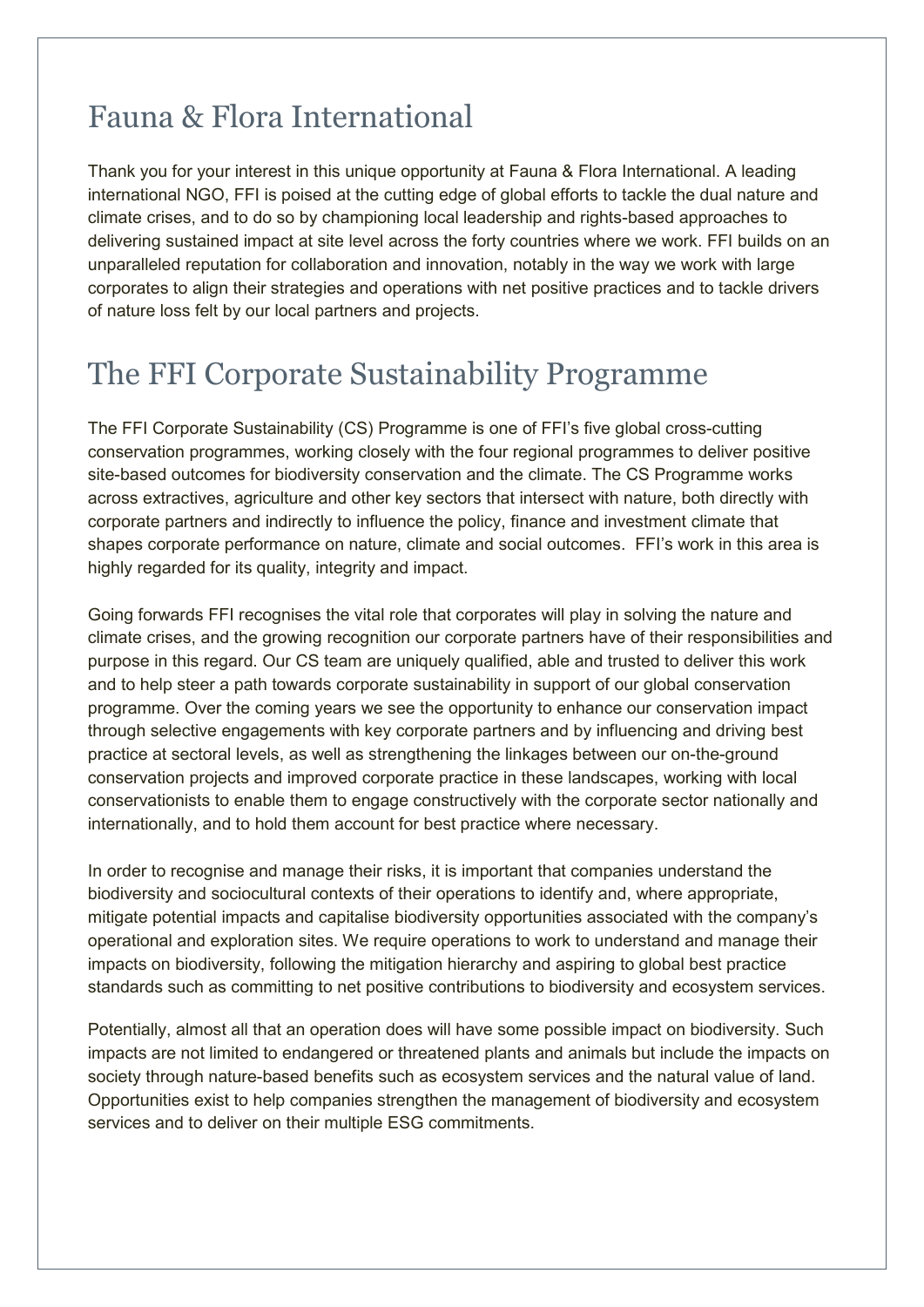'Nature based solutions'[1](#page-2-0) (NBS) could be part of the potential response. Defined by the IUCN as 'actions to protect, sustainably manage and restore natural or modified ecosystems to address societal challenges effectively and adaptively, simultaneously providing human well-being and biodiversity benefits', it has been estimated that such actions could account for nearly 40% of the emission reductions required to meet the [2](#page-2-1)-degree target of the Paris climate agreement.<sup>2[3](#page-2-2)</sup>

Careful application of nature-based solutions in association with large scale development projects in forests could be one-way companies could significantly reduce their net greenhouse gas emission profile whilst simultaneously addressing many of the other impacts they have on biodiversity, ecological function and the livelihoods of people in forest landscapes. But to achieve this, it is important to understand how and when such options are appropriate and define or develop the options available to account for the credits and benefits generated by them.

## The Opportunity

We are seeking a highly motivated, skilled and experienced individual to provide technical expertise to the work programmes and initiatives within the productive, extractives and development infrastructure sectors across FFI's global conservation programme. This role will focus on defining, reviewing and recommending approaches and methodologies to enable FFI to build nature-based solutions and integrate biodiversity management at a strategic and operational level in both marine and terrestrial environments.

You will contribute technical expertise, working on the characterisation and management of biodiversity across global operations whilst enabling FFI's commitment to objectives-based frameworks for biodiversity at the interface with large scale development. You will work closely with the Director, Senior Technical Specialists and Senior Programme Managers within the team, to enable partnerships to integrate nature-positive impacts at a strategic and operational level in both marine and terrestrial environments. You will be experienced in the development and implementation of a full spectrum of biodiversity and ecosystem services management tools, including biodiversity risk assessments, carbon offsets, developing actions plans and the associated monitoring and evaluation metrics required to demonstrate co-benefits, and using these tools to demonstrate net positive impact to biodiversity conservation and climate mitigation. Your position will work closely with the FFI Climate-Nature Linkages team, linking closely with FFI's broader work on climate-nature linkages.

This role will require technical and management skills, contributing to and supporting a range of FFI projects, but with a focus on supporting technical delivery of key corporate partnerships. You will be expected to work independently, providing support to programme managers and senior technical staff. The role will require international travel to meet project objectives and programme development requirements. As a technical member of the team, you will work closely with colleagues and partners across FFI global conservation programmes and encourage the use of global best practices and objectives-led frameworks to ensure the integration of biodiversity and ecosystem services aspects into all aspects of our work in the extractives and infrastructure sectors.

<span id="page-2-0"></span><sup>&</sup>lt;sup>1</sup> Also referred to as Nature Based Climate Solutions or Natural Climate Solutions  $^2$  Global Standard for Nature Based Solutions. Draft 2. (2019) IUCN.

<span id="page-2-1"></span>

<span id="page-2-2"></span> $3$  Natural Climate Solutions (2017), PNAS 114(44) <https://doi.org/10.1073/pnas.1710465114>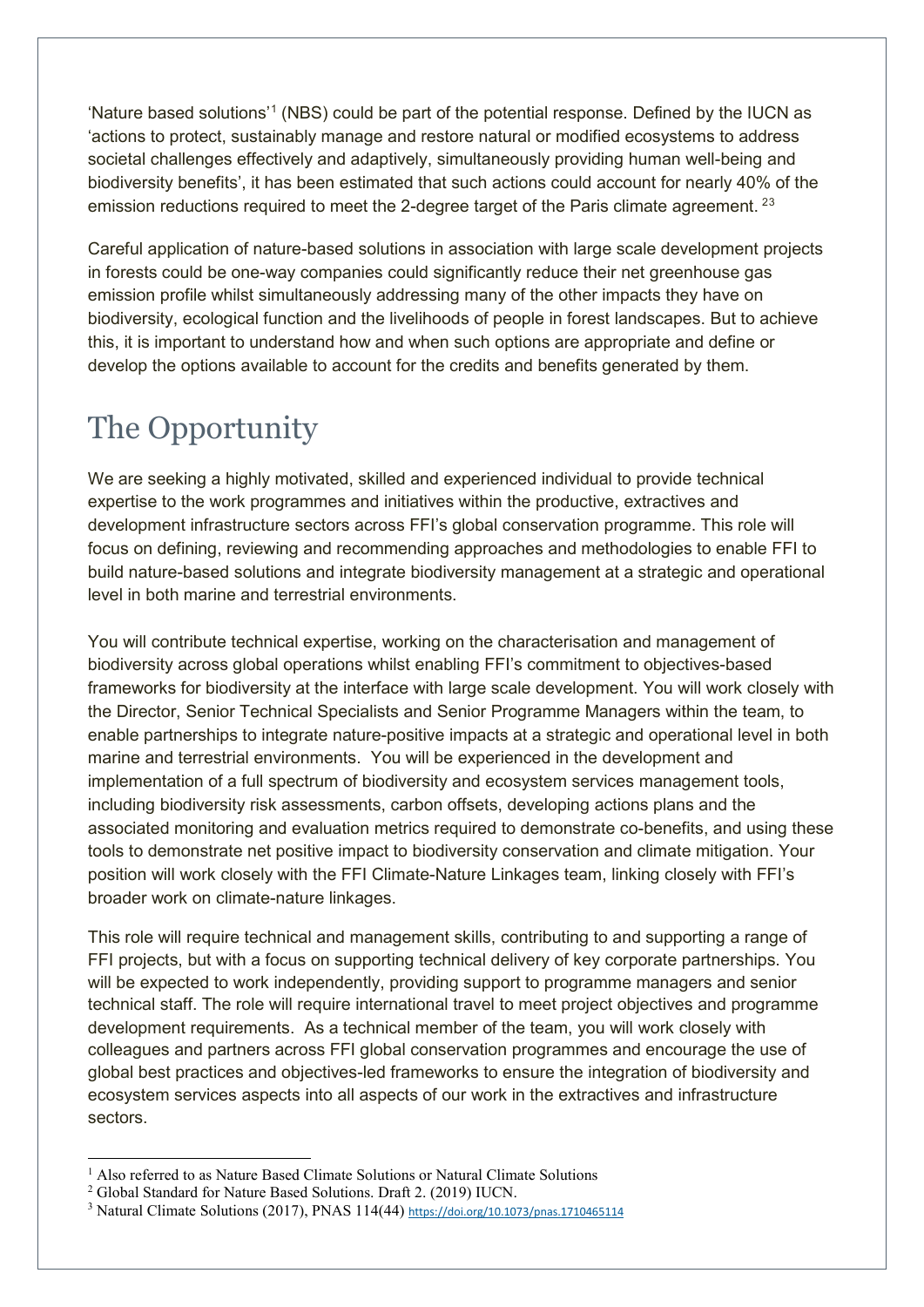### Terms and Conditions

| <b>Start Date:</b>           | As soon as possible                                                                                                                                                                                          |
|------------------------------|--------------------------------------------------------------------------------------------------------------------------------------------------------------------------------------------------------------|
| <b>Duration of Contract:</b> | Open                                                                                                                                                                                                         |
| <b>Probation Period:</b>     | Six months                                                                                                                                                                                                   |
| Salary:                      | circa £35,000 per annum, depending on experience                                                                                                                                                             |
| <b>Location:</b>             | Fauna & Flora International, Cambridge UK<br>(Current policy allows partial remote working from within the UK)                                                                                               |
| <b>Benefits:</b>             | 25 working days' annual holiday entitlement plus Public/Bank<br>Holidays and any normal working days that fall between 24<br>December to 1 January inclusive, during which time FFI UK offices<br>are closed |
|                              | For employees on UK-based contracts, FFI currently provides a<br>pension contribution of 8% of salary after 3 months' continuous<br>employment.                                                              |
|                              | Group Life insurance, currently set at a benefit of 4 x basic salary                                                                                                                                         |
| <b>Hours of Work:</b>        | This is a full-time position, working Monday to Friday from 9.00am to<br>5.30pm, with a one-hour lunch break.                                                                                                |

### Job Description

| <b>Job Title:</b>    | <b>Technical Specialist, Corporate Sustainability</b> |
|----------------------|-------------------------------------------------------|
| <b>Reporting to:</b> | Senior Technical Specialist, Corporate Sustainability |

#### **Overall objective**

Define, review and recommend approaches and methodologies to enable FFI to build naturepositive nature-based solutions (NBS) strongly into our work with these sectors, and to optimise and measure the co-benefits for nature, climate and people. Specifically, design, deliver and monitor the co-benefits from key partnerships. Support the Director, Senior Technical Specialist and Senior Programme Managers in the delivery of technical expertise to corporate partnership project portfolios.

#### **Main Duties and Responsibilities:**

• Contribute to the design and delivery of NBS that provide co-benefits for nature, climate and people from net positive approaches in the extractives and infrastructure sectors across FFI's global conservation programme, assisting and inputting into report writing/technical documents and guidelines for integrating NBS in extractive sector companies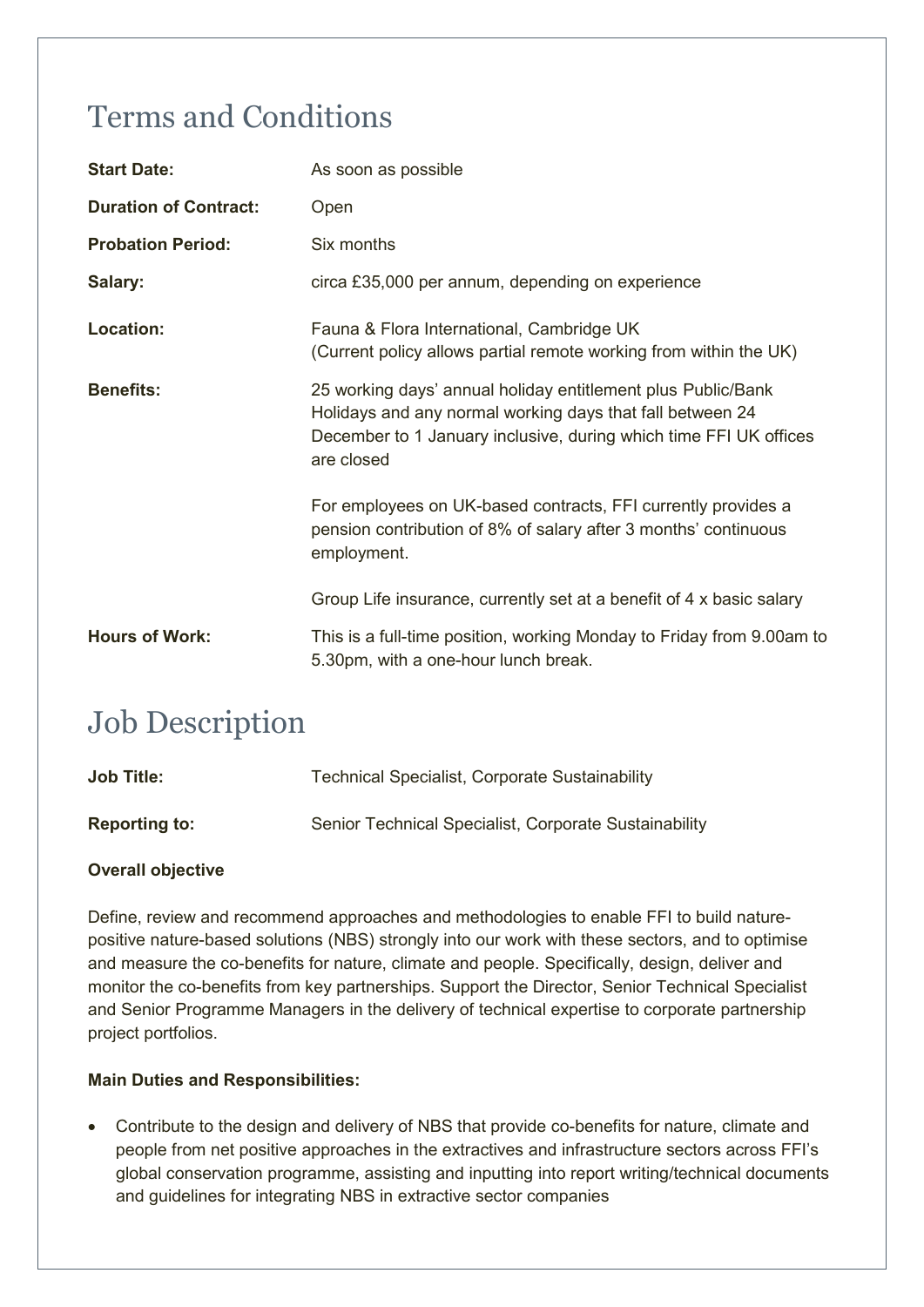- Provide technical support to quide and challenge approaches to managing the impacts of the productive, extractives and infrastructure sectors on nature and climate, including delivery of collaborative biodiversity management projects at operational sites and advice on emerging biodiversity / business issues such as biodiversity offsets, landscape level planning and performance measurement against net zero decarbonisation targets
- Develop metrics and approaches for FFI and partners that enable the demonstration and measurement of co-benefits from nature-based solutions in the productive, extractives and infrastructure sectors, including quantifying opportunities and delivery pathways in line with FFI policies on working with the oil and gas sector and on climate change pathways
- Provide day to day technical support to existing and potential FFI extractive sector projects including project strategy, planning and risk analysis

#### **Tasks to include:**

- Support the effective technical delivery and sustainable implementation of nature positive approaches, NBS for the sustainable development goals, landscape level assessment and planning initiatives in the extractives and infrastructure sectors, focusing on FFI priority geographies
- Provide technical expertise to enable FFI to deliver best practice solutions for the management of biodiversity and ecosystem services and the integration of NBS for climate through our extractives sector partnerships and related activities
- Enable FFI to monitor adherence to our goal of enabling natural climate solutions while ensuring that our corporate partners adhere to ambitious net zero and decarbonisation strategies with transparent pathways to change
- In consultation with a broad range of stakeholders, support the design and implementation of nature-based solutions and conservation impact to contribute to the demonstrated achievement of nature positive approaches across the corporate sector and their raw material supply chains, focusing on the central FFI partnerships in the extractives and infrastructure sectors
- Assist, through the provision of strategic and technical advice, corporate sector operations in developing their approach to managing and monitoring biodiversity mitigation projects

#### **General**

- Contribute to the implementation of the FFI Strategy and Business Plan
- Ensure all work delivered in full compliance with FFI policies and procedures, including Focal Point and the Delegation of Authorities
- Represent FFI projects and programmes to external parties as requested
- Track emerging issues linking to nature-based solutions, objectives-led frameworks, optimizing co-benefits to nature, climate and society across the extractives and development infrastructure sectors and participate in priority events as requested by Line Manager
- Undertake any other tasks commensurate with the position that may be requested of you, from time-to-time, by your Line Manager
- Produce and work within annual budgets, maintain accounts
- Manage key projects
- Support the Director, Corporate Sustainability and Director, Climate & Nature as well as other FFI colleagues in cross-cutting and regional teams as and where required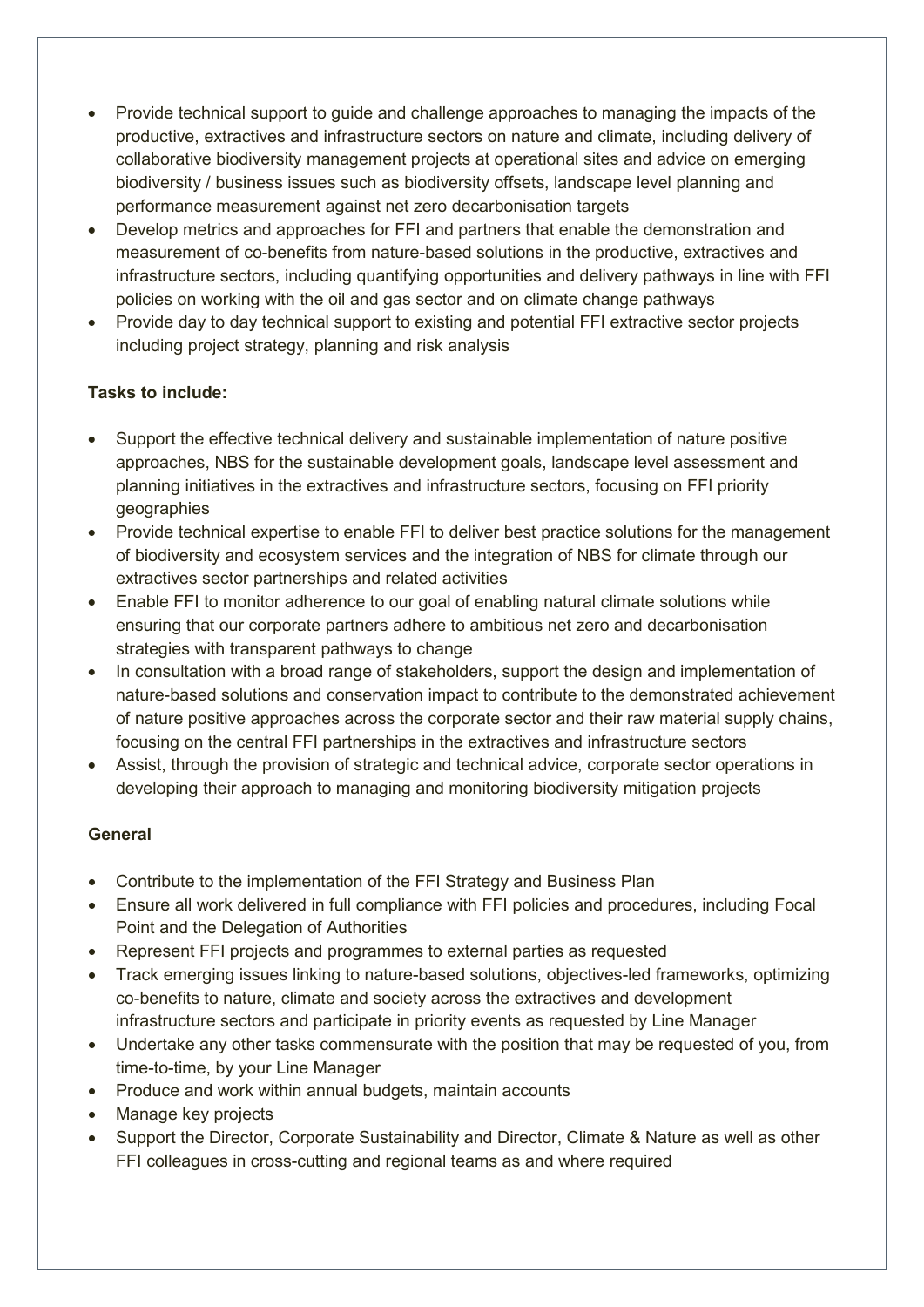## Person Specification

|                                       | <b>Essential</b>                                                                                                                                                                                                                                                                                                                                                                                                                                                                                                                                                                                                                                                                                                                                                                                                                                                                                                                                                                                     | <b>Desirable</b>                                                                                                                                                                                                           |
|---------------------------------------|------------------------------------------------------------------------------------------------------------------------------------------------------------------------------------------------------------------------------------------------------------------------------------------------------------------------------------------------------------------------------------------------------------------------------------------------------------------------------------------------------------------------------------------------------------------------------------------------------------------------------------------------------------------------------------------------------------------------------------------------------------------------------------------------------------------------------------------------------------------------------------------------------------------------------------------------------------------------------------------------------|----------------------------------------------------------------------------------------------------------------------------------------------------------------------------------------------------------------------------|
| <b>Skills</b>                         | Proven technical expertise as a business &<br>$\bullet$<br>biodiversity practitioner<br>Quantitative analysis and assessment skills<br>$\bullet$<br>for monitoring and evaluating biodiversity<br>(metrics)<br>Nature-based solutions, ecosystem<br>$\bullet$<br>services and natural capital expertise<br>Conservation planning and project design<br>$\bullet$<br>and delivery<br>Excellent technical report writing skills<br>$\bullet$<br>Strong communication and presentation<br>$\bullet$<br>skills (written and verbal), to both technical<br>and non-technical audiences<br>Strong project management skills with<br>$\bullet$<br>experience in project planning, financial<br>management, reporting and evaluation<br>Strong organisational, prioritisation and<br>$\bullet$<br>time management skills<br>Skills in data analysis or visualisation<br>$\bullet$<br>software<br>Ability to think laterally and creatively<br>$\bullet$<br>Excellent spoken and written English<br>$\bullet$ | Grant application writing<br>$\bullet$<br>Working proficiency in<br>$\bullet$<br>Spanish, Portuguese,<br>French or Bahasa.                                                                                                 |
| <b>Knowledge</b><br>and<br>experience | A post-graduate Degree or equivalent level<br>$\bullet$<br>qualification in a biodiversity conservation<br>or environmental management related<br>subject (e.g. geography, international<br>development or environmental studies,<br>natural sciences)<br>Proven track record and experience of<br>$\bullet$<br>working on environmental and/or<br>conservation issues in a developing<br>country context or of environmental issues<br>within the private sector<br>Experience in monitoring and impact<br>$\bullet$<br>assessment in the field<br>Demonstrable expertise and application of<br>$\bullet$<br>nature-based solutions, ecosystem<br>services, natural capital and associated<br>metrics<br>Expertise in and application of biodiversity<br>$\bullet$<br>metrics, measurements and indicators<br>Experience working in or with cross-sector<br>partnerships                                                                                                                            | Experience of corporate<br>$\bullet$<br>environmental<br>management systems<br>and environmental<br>impact assessments<br>gained in an<br>international<br>environment<br>Knowledge and<br>$\bullet$<br>experience of SDGs |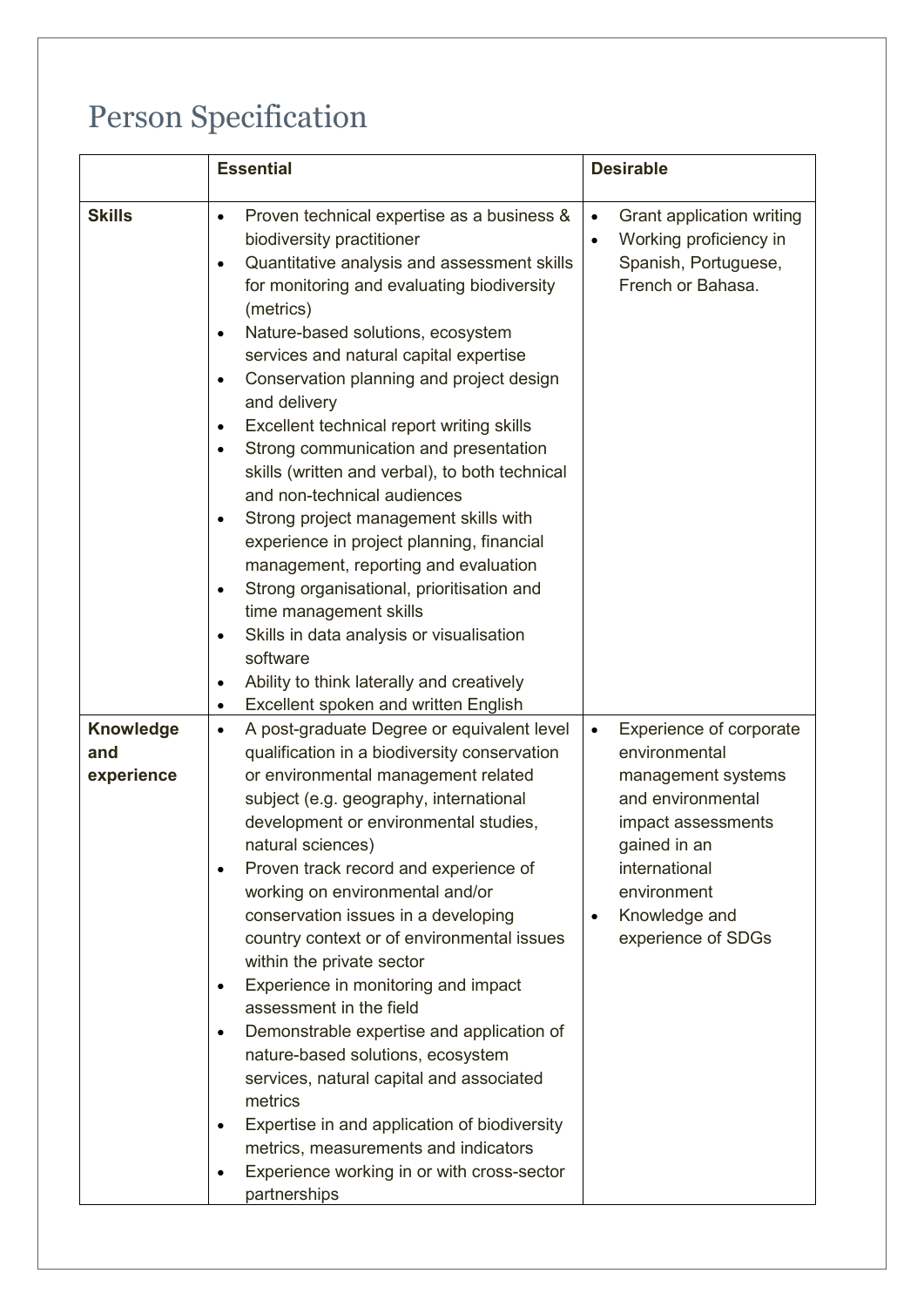| <b>Behavioural</b><br>qualities | Commitment to FFI's mission and values<br>$\bullet$<br>Strong, demonstrable commitment to<br>$\bullet$<br>conservation<br>Highly motivated, driven and results-<br>$\bullet$<br>oriented<br>Ability to challenge partners constructively<br>$\bullet$<br>and build positive and effective<br>relationships<br>Passion for accelerating Natural Climate<br>$\bullet$<br><b>Solutions</b><br>Excellent team player<br>$\bullet$<br>Pragmatic<br>$\bullet$<br>Flexible and adaptable<br>$\bullet$<br>Ability to show initiative, to work<br>$\bullet$<br>independently<br>Reliability and efficiency<br>$\bullet$<br>A self-starter<br>$\bullet$ |  |
|---------------------------------|-----------------------------------------------------------------------------------------------------------------------------------------------------------------------------------------------------------------------------------------------------------------------------------------------------------------------------------------------------------------------------------------------------------------------------------------------------------------------------------------------------------------------------------------------------------------------------------------------------------------------------------------------|--|
| <b>Other</b>                    | Ability to travel, including at short notice to<br>$\bullet$<br>remote international location                                                                                                                                                                                                                                                                                                                                                                                                                                                                                                                                                 |  |

### FFI Values

Values underpin who we are and how we act. Just as values shape who we are as individuals, they define us as an organisation, creating the culture of success for which FFI is renowned. Our people exemplify our shared values, which are interconnected and interdependent:

- We act with integrity
- We are collaborative
- We are committed
- We are supportive & respectful
- We get things done